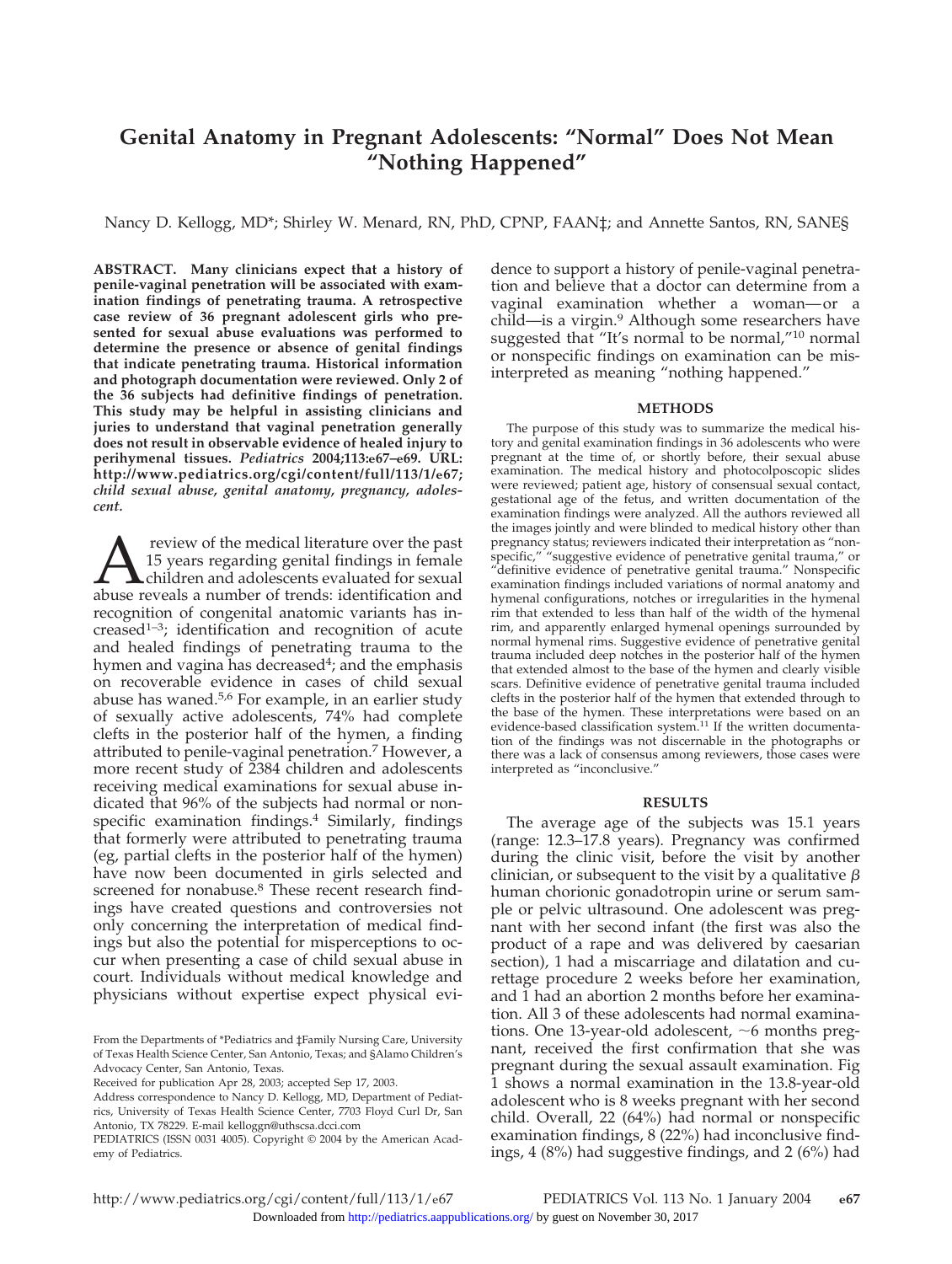

**Fig 1.** Normal examination in a 13-year-old adolescent pregnant with her second child.

definite evidence of penetrating trauma. All but 1 of the inconclusive cases were patients examined  $>4$ years ago. The photographs for these patients either failed to demonstrate a documented cleft with a second examination technique such as balloon-covered swab or with the prone knee-chest position, or the documented cleft appeared to be a shallow notch in the photograph. When the inconclusive category was eliminated, 82% of the examinations were normal, 11% were suggestive, and 7% were definitive for penetrating trauma. Fifty-six percent  $(N = 20)$  of pregnancies were a result of sexual abuse, 41% (*N* 15) were a result of consensual sexual contact, and in 1 patient (3%) it was unknown whether the pregnancy was a result of abuse or consensual sexual contact. By date of the last menstrual period or by pelvic ultrasound, 39% were  $\leq$ 8 weeks pregnant, 28% were 9 to 18 weeks pregnant, and 19% were  $> \! 18$ weeks pregnant. The duration of pregnancy was undetermined in 5 subjects (14%). Six (17%) presented for examinations within 4 weeks of their last sexual contact; only 1 subject was examined within 2 weeks of her most recent sexual contact. Overall, the average time between the most recent sexual contact and the examination was 3.1 month for the normal group, 2.9 months for the inconclusive group, 1.75 months for the suggestive group, and 1 month for the definitive group.

## **DISCUSSION**

Despite definitive evidence of sexual contact (pregnancy), only 2 of 36 adolescents had genital changes that were diagnostic of penetrating trauma. Possible explanations for the lack of genital findings include: penetration does not result in visible tissue damage, or acute injuries occur but heal complete- $\rm 1y.12.13$ 

A significant portion of the adolescents in this

study was pregnant as a result of their sexual assault. Although this study population is not random, pregnancy is one possible consequence of abuse that should be assessed carefully when an adolescent presents for a sexual abuse evaluation. Conversely, a pregnant adolescent should also be questioned carefully regarding the possibility of sexual abuse.

The limitation of this study is that the authors were not blinded to the pregnancy status of the patients, such that the assessment of the photographs may have been biased by this knowledge. Authors were blinded to all other information including age of subject, parity, whether abortion or miscarriage occurred, and whether pregnancy was a result of abuse.

When a child or adolescent presents with a history of sexual abuse, there are limited ways, apart from the child's history, to prove that sexual contact occurred: examination findings of penetrating genital trauma; recovery of assailant's semen or sperm from the victim's body; confirmation of a sexually transmitted disease in the victim; videotape of the sexual act in progress; and perpetrator confession. Examination findings of penetrating genital trauma can also be attributed to rare accidental trauma or surgery. Pregnancy, however, confirms sexual contact, and blood or tissue from the fetus or infant can determine the father, who may also be the sexual offender. Examination findings in children and adolescents presenting with sexual abuse histories are normal up to  $96\%$  of the time.<sup>4</sup> In 1 study, the assailant's semen or sperm was recovered in 13% of the cases.6 In a study of children and adolescents presenting for sexual abuse evaluations, 3.2% of the prepubertal girls and 14.6% of the adolescent girls had at least 1 sexually transmitted disease;<sup>14</sup> what is not clear in this study is the proportion of adolescents evaluated for sexual abuse that were also sexually active. For this latter group, the identification of a sexually transmitted disease cannot be considered specific to the sexually abusive contact. Recovery of videotaped or photographic evidence of sexual contact is rare. Finally, perpetrator confession is also uncommon, evidenced by the large numbers of sexual abuse cases that are processed in the courts. Therefore, most investigations and prosecutions of child and adolescent sexual abuse depend primarily on the child victim's history.

At trial, the presentation and interpretation of medical findings can be problematic. When a child gives a history of vaginal penetration people generally expect physical evidence of penetration. More than half of adult women engaging in their first episode of consensual coitus expect bleeding, pain, or both, and bleeding is attributed to "tearing of the hymen."15 In this study, 56% of women did experience bleeding with their first coitus, but none were examined subsequent to the experience.<sup>15</sup> In a study of abused adolescent females,<sup>10</sup> bleeding was reported by 33% (43 of 130), but examination findings that confirmed penetration occurred in 46% (20 of 43) of this group. In this 1994 study, findings that were interpreted as clear evidence of penetrating injury included hymenal transections or lacerations, lacer-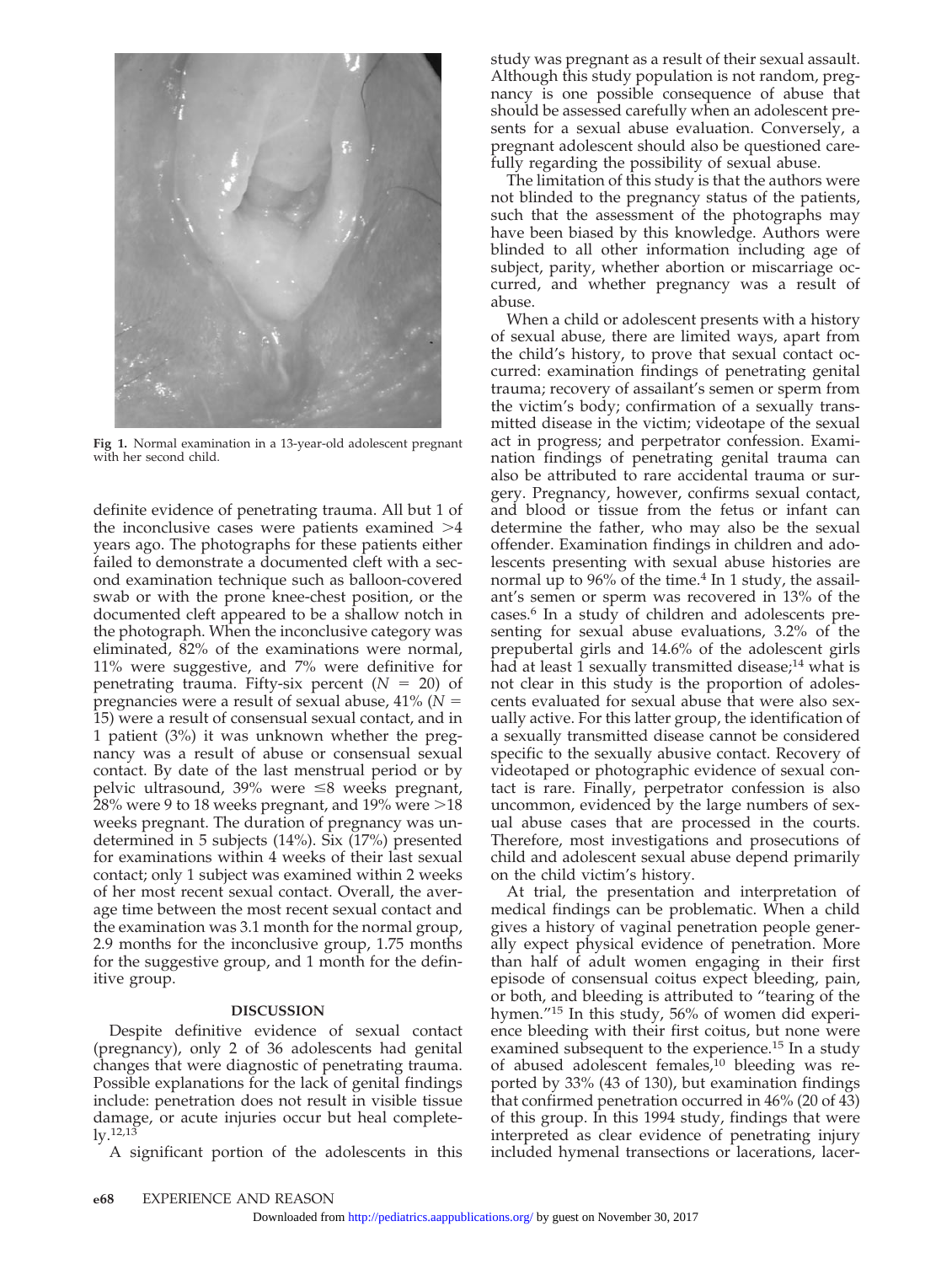ation of the posterior fourchette, scar of the posterior fourchette associated with loss of hymenal tissue between the 5 and 7 o'clock position, and areas with an absence of hymenal tissue in the posterior half of the rim.10 Notably, 2 of these findings, lacerations and scars of the posterior fourchette, were moved from the definitive to the concerning category in the 2001 version of this classification system. The changes made in 2001 could reduce the number of examinations that were thought to confirm penetration in the 1994 study. Similarly, in this study, a number of the inconclusive examinations were conducted at an earlier time when shallow notches may have been misinterpreted and documented as clefts. However, without further photodocumentation, it was difficult to further determine the reasons for discrepancy between written and photographic documentation.

Some professionals, investigators, and lay people may reason that a child who reports vaginal penetration and pain is more likely than a larger adult to have physical evidence of the reported event. A lack of physical findings or other evidence lead some to conclude that the child's history is not accurate. Medical, legal, and social professionals as well as lay jurors need to understand that, in most cases of child sexual abuse, there will be few if any clinical findings that are diagnostic of penetrating trauma. Once professionals understand that a lack of diagnostic clinical findings is expected, they can focus appropriate attention on the importance of the child's history. This study may assist clinicians in understanding clinical evidence of sexual abuse and clarify that, even in the face of clear genital contact, ie, pregnancy, the examination may be nonspecific or "normal."

## **REFERENCES**

- 1. Berenson AB, Heger AH, Andrews SA. Appearance of the hymen in newborns. *Pediatrics*. 1991;87:458–465
- 2. Berenson AB. Appearance of the hymen at birth and one year of age: a longitudinal study. *Pediatrics*. 1993;91:820–825
- 3. Berenson AB. A longitudinal study of hymenal morphology in the first 3 years of life. *Pediatrics*. 1995;95:490–496
- 4. Heger A, Ticson L, Velasquez O, Bernier R. Children referred for possible sexual abuse: medical findings in 2384 children. *Child Abuse Negl*. 2002;26:645–659
- 5. Christian CW, Lavelle JM, De Jong AR, Loiselle J, Brenner L, Joffe M. Forensic evidence findings in prepubertal victims of sexual assault. *Pediatrics*. 2000;106:100–104
- 6. McGregor M, Le G, Marion S, Wiebe E. Examination for sexual assault: is the documentation of physical injury associated with the laying of charges? A retrospective cohort study. *Can Med Assoc J*. 1999;160: 1565–1569
- 7. Emans SJ, Woods ER, Allred EN, Grace E. Hymenal findings in adolescent women: impact of tampon use and consensual sexual activity. *J Pediatr*. 1994;125:153–160
- 8. Berenson AB, Chacko MR, Wiemann CM, Mishaw CO, Friedrich WN, Grady JJ. A case-control study of anatomic changes resulting from sexual abuse. *Am J Obstet Gynecol*. 2000;182:820–834
- 9. Underhill RA, Dewhurst J. The doctor cannot always tell. Medical examination of the "intact" hymen. *Lancet*. 1978;1:375–376
- 10. Adams JA, Harper K, Knudson S, Revilla J. Examination findings in legally confirmed child sexual abuse: it's normal to be normal. *Pediatrics*. 1994;94:310–317
- 11. Adams JA. Evolution of a classification scale: medical evaluation of suspected sexual abuse. *Child Maltreat*. 2001;6:31–36
- 12. Finkel MA. Anogenital trauma in sexually abused children. *Pediatrics*. 1989;84:317–322
- 13. McCann J, Voris J, Simon M. Genital injuries resulting from sexual abuse: a longitudinal study. *Pediatrics*. 1992;89:307–317
- 14. Siegel RM, Schubert CJ, Myers PA, Shapiro RA. The prevalence of sexually transmitted diseases in children and adolescents evaluated for sexual abuse in Cincinnati: rationale for limited STD testing in prepubertal girls. *Pediatrics*. 1995;96:1090–1094
- 15. Whitley N. The first coital experience of one hundred women. *JOGN Nurs*. 1978;7(4):41–44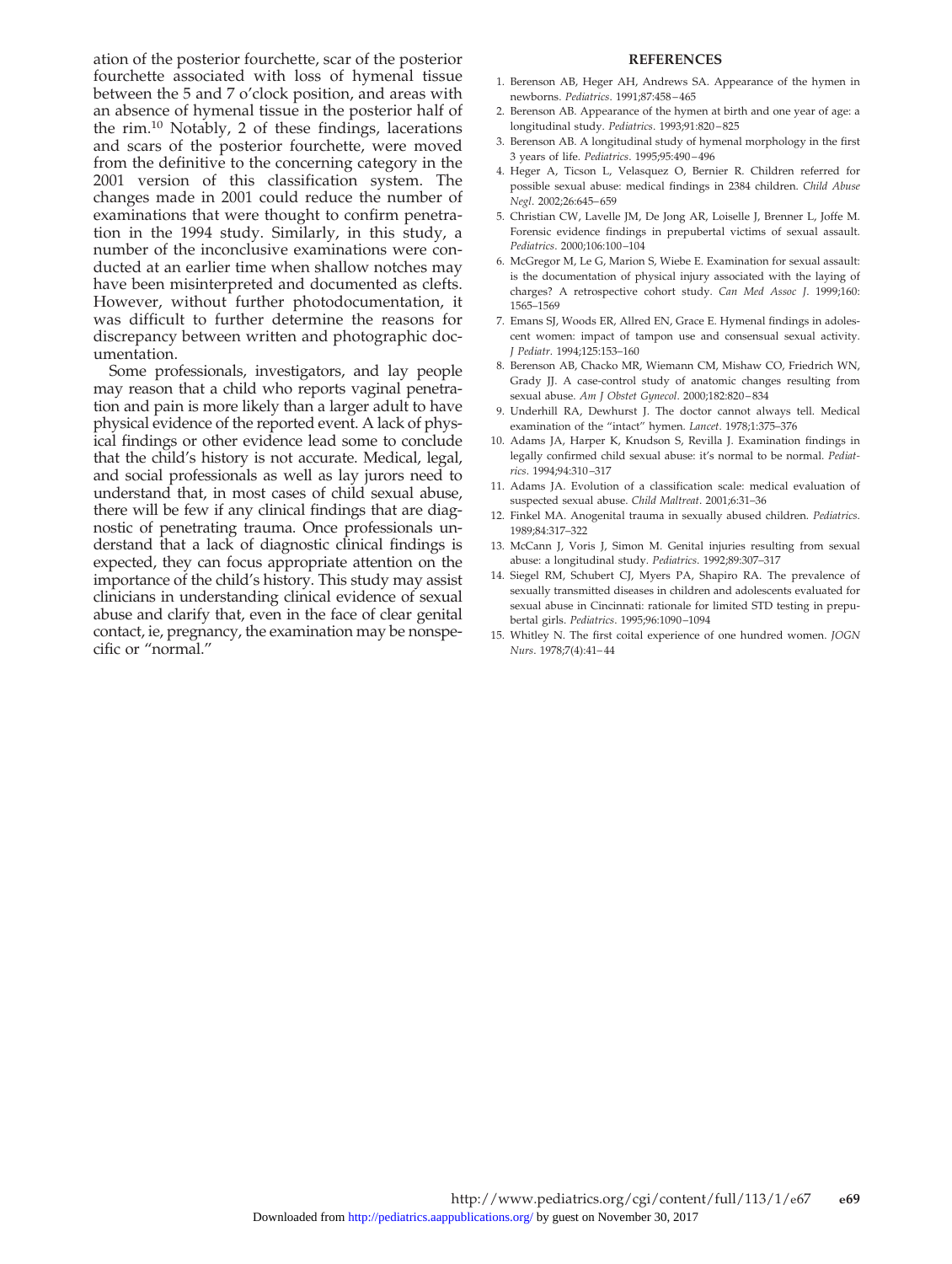# **Happened'' Genital Anatomy in Pregnant Adolescents: ''Normal'' Does Not Mean ''Nothing**

DOI: 10.1542/peds.113.1.e67 *Pediatrics* 2004;113;e67 Nancy D. Kellogg, Shirley W. Menard and Annette Santos

| Updated Information $\&$<br><b>Services</b> | including high resolution figures, can be found at:<br>http://pediatrics.aappublications.org/content/113/1/e67                                                                                                                                                                                                                                                                                                                                                                      |
|---------------------------------------------|-------------------------------------------------------------------------------------------------------------------------------------------------------------------------------------------------------------------------------------------------------------------------------------------------------------------------------------------------------------------------------------------------------------------------------------------------------------------------------------|
| <b>References</b>                           | This article cites 15 articles, 9 of which you can access for free at:<br>http://pediatrics.aappublications.org/content/113/1/e67.full#ref-list-1                                                                                                                                                                                                                                                                                                                                   |
| <b>Subspecialty Collections</b>             | This article, along with others on similar topics, appears in the<br>following collection(s):<br><b>Adolescent Health/Medicine</b><br>http://classic.pediatrics.aappublications.org/cgi/collection/adolescent<br>health: medicine sub<br><b>Teen Pregnancy</b><br>http://classic.pediatrics.aappublications.org/cgi/collection/teen_pregn<br>ancy sub<br><b>Child Abuse and Neglect</b><br>http://classic.pediatrics.aappublications.org/cgi/collection/child_abus<br>e_neglect_sub |
| Permissions & Licensing                     | Information about reproducing this article in parts (figures, tables) or<br>in its entirety can be found online at:<br>https://shop.aap.org/licensing-permissions/                                                                                                                                                                                                                                                                                                                  |
| <b>Reprints</b>                             | Information about ordering reprints can be found online:<br>http://classic.pediatrics.aappublications.org/content/reprints                                                                                                                                                                                                                                                                                                                                                          |

. 60007. Copyright © 2004 by the American Academy of Pediatrics. All rights reserved. Print ISSN: American Academy of Pediatrics, 141 Northwest Point Boulevard, Elk Grove Village, Illinois, has been published continuously since . Pediatrics is owned, published, and trademarked by the Pediatrics is the official journal of the American Academy of Pediatrics. A monthly publication, it